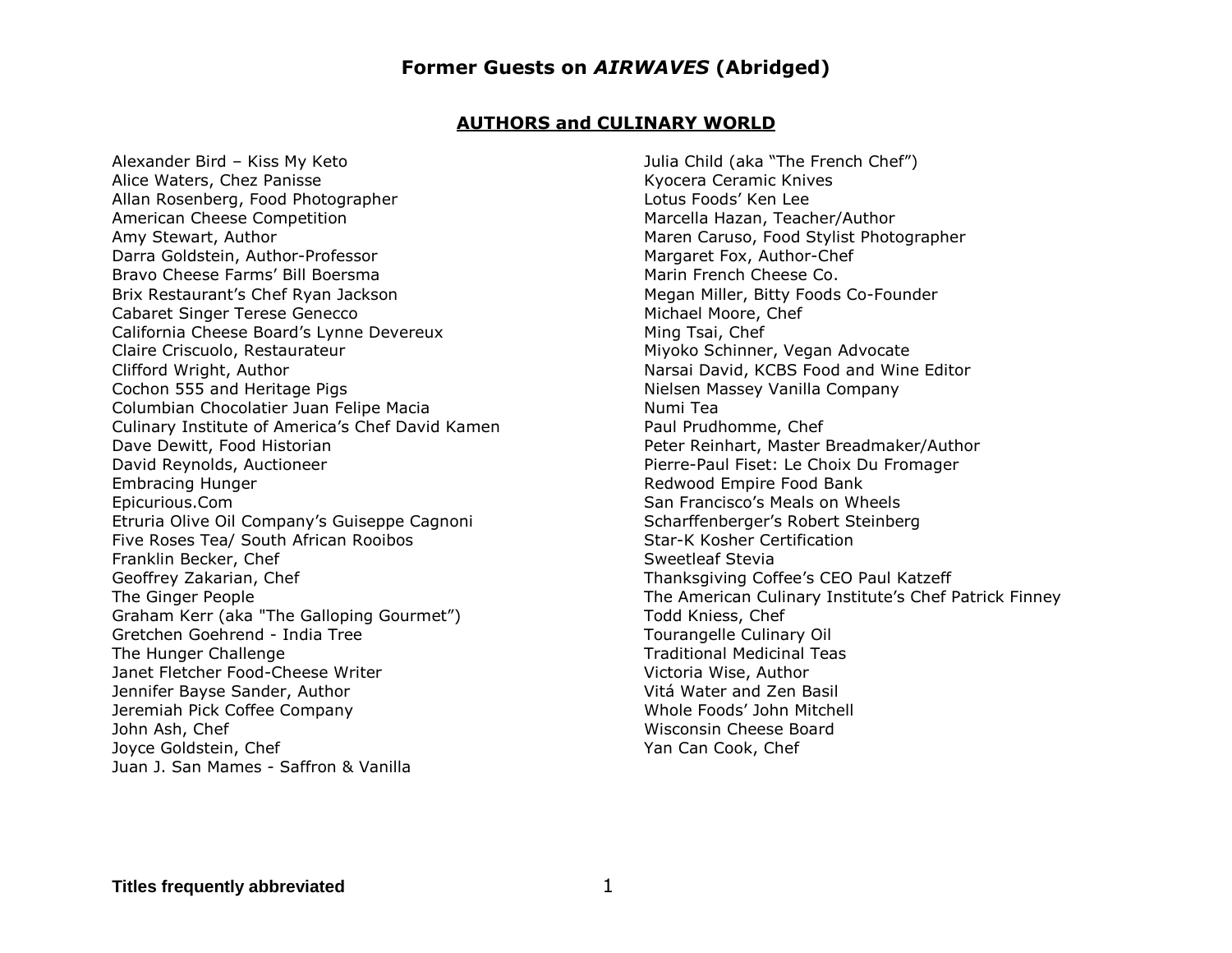### **BEVERAGES: WINE and ALCOHOL**

Ace Premium Hard Cider Company Anthony Dias Blue, Wine Journalist Balcones Distiller: Chip Tate Baron Herzog Winery: Peter Sterns Benziger Winery: Chris Benziger Bonny Doon Vineyard: Randall Grahm Buena Vista Winery: Steve Dale Bushmills Irish Whiskey Master Distiller: Colum Eagan California Vintage CV Castello Di Amorosa: Dario Sattui Catherine Fallis, Master Sommelier Central Coast Vineyard Team Certified Wine Educator, Adv. Sommelier, David Furer Charles Sullivan, Wine Historian Château Minuty: François Matton Coturri Winery: Tony Coturri The Rare Wine Company: Mannie Berk Dan Berger, Wine Journalist De Loach Winery: Chef Cyndicy Coudray De Tierra Winery: David Coventry Deborah Parker Wong, Journalist/Educator Edmunds St. John: Steve Edmunds Fine Wine Collector: Edward Mackauf Frick Winery: Bill Frick Gloria Ferrer: Eva Bertran Fladgate Partnership: Adrian Bridge Doug Frost, Master of Wine Hendrick's Gin Mixologist: Jim Ryan Honey Run Wines: Amy Hasle Honig Winery Inniskillin Ice Wine: Donald J P Ziraldo Jean Hoefliger, Winemaker/Consultant Joe Otos, Winemaker Joel Aiken, Wine Consultant The Joy of Sake

Kentfield Marketing: Kurt Charles Kermit Lynch, Wine Merchant Kokomo Wines: Josh Bartels Laetitia Vineyards Viticulturist/Agronomist Craig Winn Liquid Solutions: Philip Duff Lucas Bols USA MacMurray Ranch: Kate MacMurray Marchesi de' Frescobaldi: Tiziana Frescobaldi Marquis Beverages Matanzas Creek: Francois Cordesse McDowell Vineyards: Bill Crawford Mendocino's Winesong: Norm Roby Monterey County Vintners & Growers Association Napa Valley Wine Train, Inc. NomaCorc Oak Barrel Winecraft: Bernie Rooney Old Malt Scotch: Stewart Laing Partida Tequila Pinot Days: Lisa and Steven Rigisich The Pinot Report: Gregory Walter Prager Port: Peter Prager Quady Winery: Andrew Quady Ravenswood Winery: Joel Peterson Raymond Vineyard: Walter Raymond Rebecca Chapa, Tannin Management Remy Amerique, Inc./ Wines & Champagnes Robledo Winery: Vanessa Robledo Rodney Strong Vineyards: Rick Sayre Russian River Brewing Company: Vinnie Cilurzo Schramsberg Winery: Keith Hock Scotland's Alchemist: Gordon Wright Scotland's Johnnie Walker: Ian Williams Seagrams Sommelier: Evan Goldstein Sonoma County Grape Growers Association Sonoma County Showcase of Wine & Food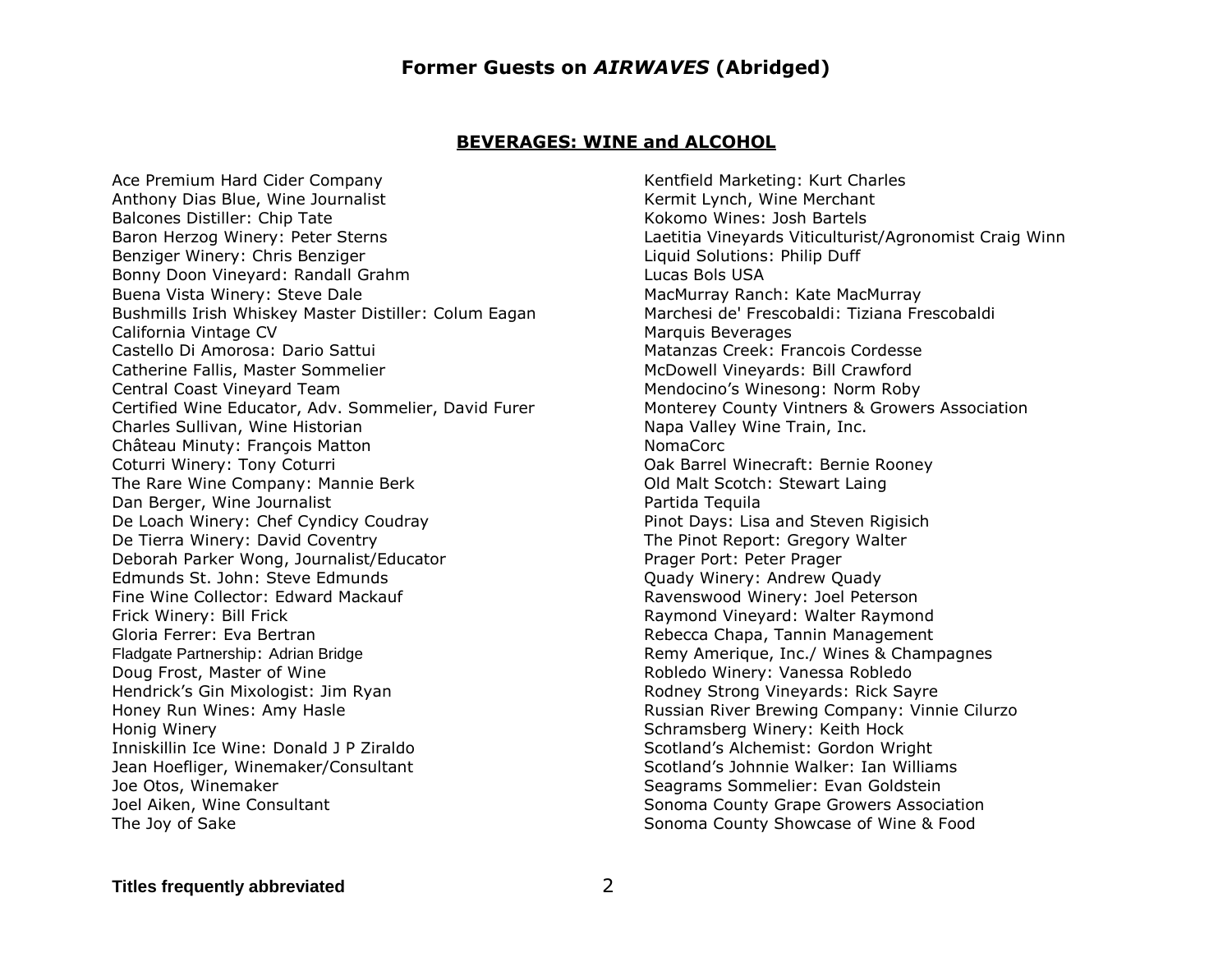Sonoma Valley Harvest Wine Auction Sonoma Valley Vintners & Growers Alliance Spanish Wines: Paul Wagner St. Amant Winery: Stuart Spencer St. Helena Road Vineyard Winery: Roy Mair St. Supéry's Michaela Rodeno Steve Heimoff, Wine Journalist Steven Beal, Master of Whisky Sullivan Winery: Sean Sullivan Suntory International: Lincoln Henderson Sustainable Winegrowing Alliance Tariquet Armagnac: Julien Ducos Tio Pepe Sherry: Felipe Gonzalez

Unti Winery: George Unti Vegari Winery: David Vegari Vietti Winery: Luca Currado Vinturi, Inc. Whiskies of the World: Riannon Walsh, Doug Smith and Lana Chizhik Wine Enthusiast: Sybil Strum Wine Literary Awards: Karen MacNeil and Elliott Mackey Wine.com: Wilfred Wong Wine Dogs Imports: Simon Buck Winequest Solutions: Tim Hanni Wines of Germany: Bruce Schneider Women in Wine: Leslie Sbrocco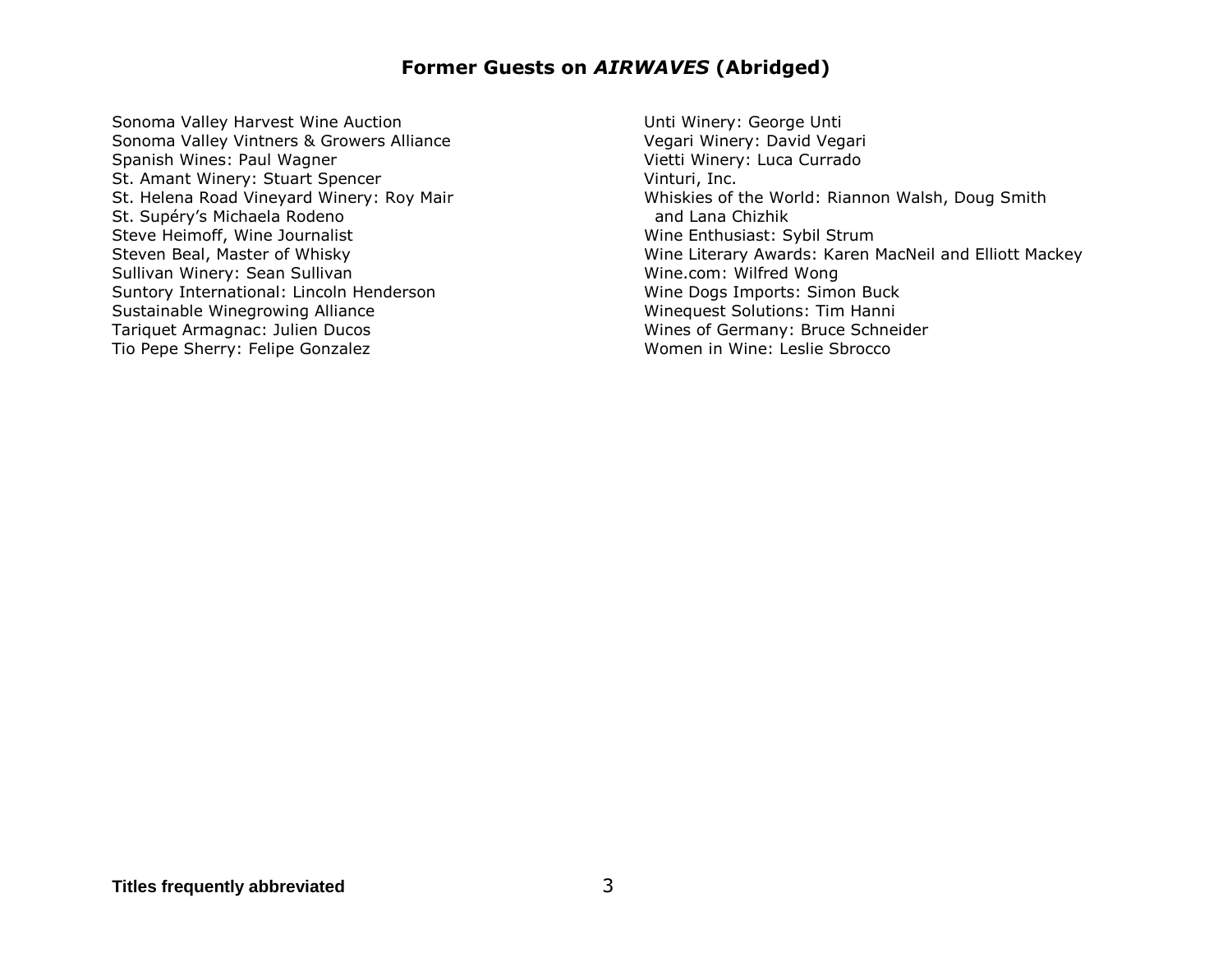### **ARTS and ENTERTAINMENT**

Aaron LaVigne and James Justis - "Jesus Christ Superstar" Alicia Dattner, Comedian Alex Hairston, Film and Stage Performer Alex Scolari, Film and Stage Actor Alonzo King, Choreographer Amanda McBroom, Singer/Songwriter Amy Glazer, Director/Acting teacher Andrea Chung, Contemporary Artist Annabeth Rosen, Painter/Ceramist Anthony Fusco, Film and Stage Actor Anya Slepyan, Activist Archie Randm "The 613" Jewish-themed American Artist Art from the African American South Badi Assad, Brazilian Singer/Songwriter Beach Blanket Babylon Ben Fong-Torres, Rock Historian-Journalist Benjamin Howes, Performer Bernie Lubell Artist - Rube Goldberg Exhibit Beth Clarke, Sweet Can's Producer/Founder Bombshell Betty, Striptease Artist Brian Copeland, Comedian/Playwright Brian Yorkey, Playwright C. D. Dickerson, Washington's National Gallery of Art Calvin M. Thompson, "The Royale" Carol Channing, Performer (and Harry Kullijian) Carol Woods, "Blues in the Night" Carole Cook, Performer/Actress Caroline Reid (aka "Int'l Air Hostess Pam Ann) Carrie Paff, Film and Stage Actor Cate Hayman, Performer Charlotte Rae, Film and Stage Actor Chester Gregory, Performer Chris O'Riley, host/pianist "From the Top" Cirque De Soleil Dave Dobrusky, Musical Director Dan Hoyle, Performer

Dani de Waal - "Once the Musicial" Daniel Trezise, Film Director D'Arcy Drollinger, Creator of "Project: Lohan" Darren Romeo, Singer David Allen, Photographer David Daniels, Countertenor David Jenkins, Flamenco Guitarist Deborah Henson-Conant, Harpest Deborah Jowitt, New York Times Dance Critic Deborah Sussel, Dialect Coach Derek McLane, Set-Scenic Designer Don Ed Hardy (aka "Ed Hardy"), Brand and Tattoo Legend Dylan Moran, Comedian Edgar Arceneaux, Playwright Edris Cooper-Anifowoshe, Actress Edward McPherson - "Buster Keaton" Elijah Alexander, Film and Stage Actor Elisabeth Higgins O'Connor, Artist Elliot Lavine, Film Historian Francis Kuttner - Violin Maker Glen Roven, Composer, Lyricist, and Conductor Geoff Hoyle, "Lear's Shadow" Gerry Tebbutt - West End Actor/Director Heather Gold - Comedian/Storyteller Henri, Le Chat Noir's William Braden Hershey Felder, "Monsieur Chopin" and "Irving Berlin" Ian Maksin, Cellist and Composer Inez Storer, Visual Artist J. Harrison Ghee, Actor "Kinky Boots" Jean Malahni , Stunt Woman Jennifer Haley, Playwright Jerry Seltzer, Promoter Jim Baldocchi, Projection Art Joan Jeanrenaud, Cellist Joanna Gleason, Film and Stage Actor Jody Gelb, Performer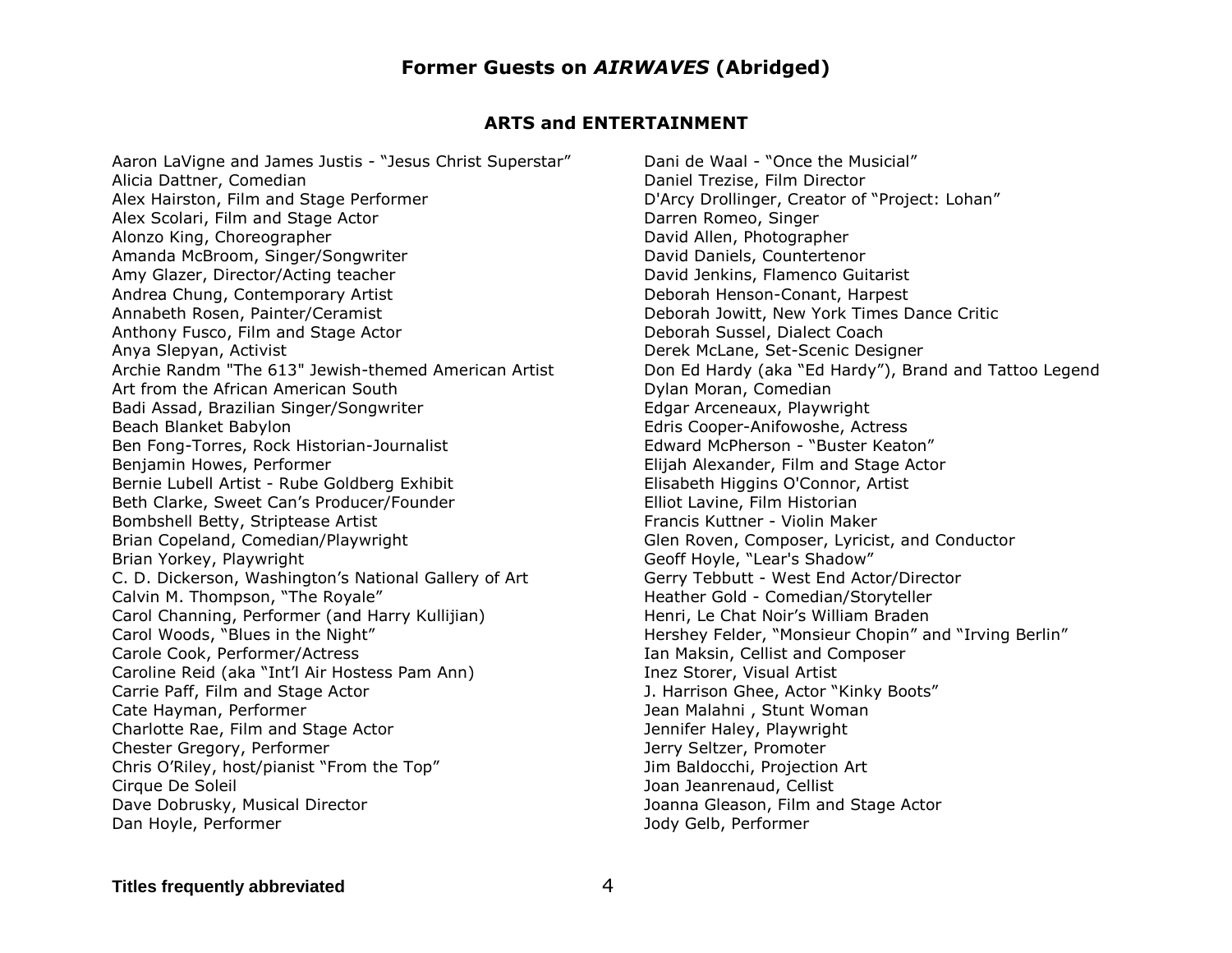Joel Selvin, Pop-Music Critic John Cavanagh - Voiceover Actor John Kloss, Tap Dancer Jon Maher - American Sign Language John McColganm "Riverdance" John Treacy Egan, Film and Stage Actor Jomar Tagatac, Actor Jorma Kaukonen, Guitarist Josh Kornbluth, Actor Judith Smith, AXIS Dance Company founder Julia Baird, Beatle John Lennon's sister Karen Mason: Singer/Performer Karolina Syrovatkova, Czech Pianist Kate Shindle, Film and Stage Actor Kathleen Turner, Film and Stage Actor Klaus Härö, Filmmaker "The Fencer" Lauren Gunderson, Playwright and Screenwriter Lauren Spencer, Actor Lauren Yee, Playwright Leah C. Gardiner, Theater Director Liza Gennaro, Choreographer Lorenzo Pizoni, Circus Performer Madhur Jaffrey, Actress/Author Mark Mendonca, Tap Dancer Marga Gomez, Comedian Margaret Hatcher, Costume Designer Mark Nelson, Actor – "Cabaret" Marna Clarke, Photographer Mary Wilson (aka "The Supremes") Matt Von Roderick, Trumpeter/Singer Maureen McGovern, Singer Melissa Buron, Museum Curator Meow Meow, Actress/Chanteuse Michael Apted, Director - "Up" series Michael Berkowitz, Maestro Michael Gene Sullivan, Actor Michael Londra, Singer Michael McNamara, Actor

Michael Morgan – Oakland Conductor Mike Leigh, Director Michael Oesch, Lighting Designer Mimi Pirard – SonoMusette Nancy Ewart, Art Journalist Nicole Helfert, Choreographer Paco Peña, Guitarist Paige Rogers - San Francisco's Cutting Ball Theatre Pamela Laws Ordonez, Singer/Songwriter Patrick Bristow - "Puppet Up!" Patty Duke, Actress Paula Poundstone, Comedian Perla Batalla, Singer Rainier Koeners, The Ambassador Theatre Group Ray Reinhart, Actor Reggie D. White, Actor René Rivera, Restorative Justice Facilitator Rich Hebert, Actor Robert Holmes, Photographer Robert Hurwitt, California Theater Critic Robert Sokol, Journalist - Bay Area Theater Roslyn Kind, Performer Sally Struthers, Actress San Francisco Art Institute San Francisco Chinese Culture Center San Francisco Contemporary Jewish Museum San Francisco Film Noir Festival San Francisco Fine Arts Museums San Francisco Museum of the African Diaspora San Francisco Museum of Craft and Design San Francisco Museum of Modern Art San Francisco Playhouse Sandra Tsing Loh - "Madwoman in the Volvo" Sara Jamshidi - Goltune News Journal Sarah Ruhl, Playwright Sasha Soprano, Female Impersonator Seth Sklar-Heyn, Stage Director Sharon McNight, Comedian/Singer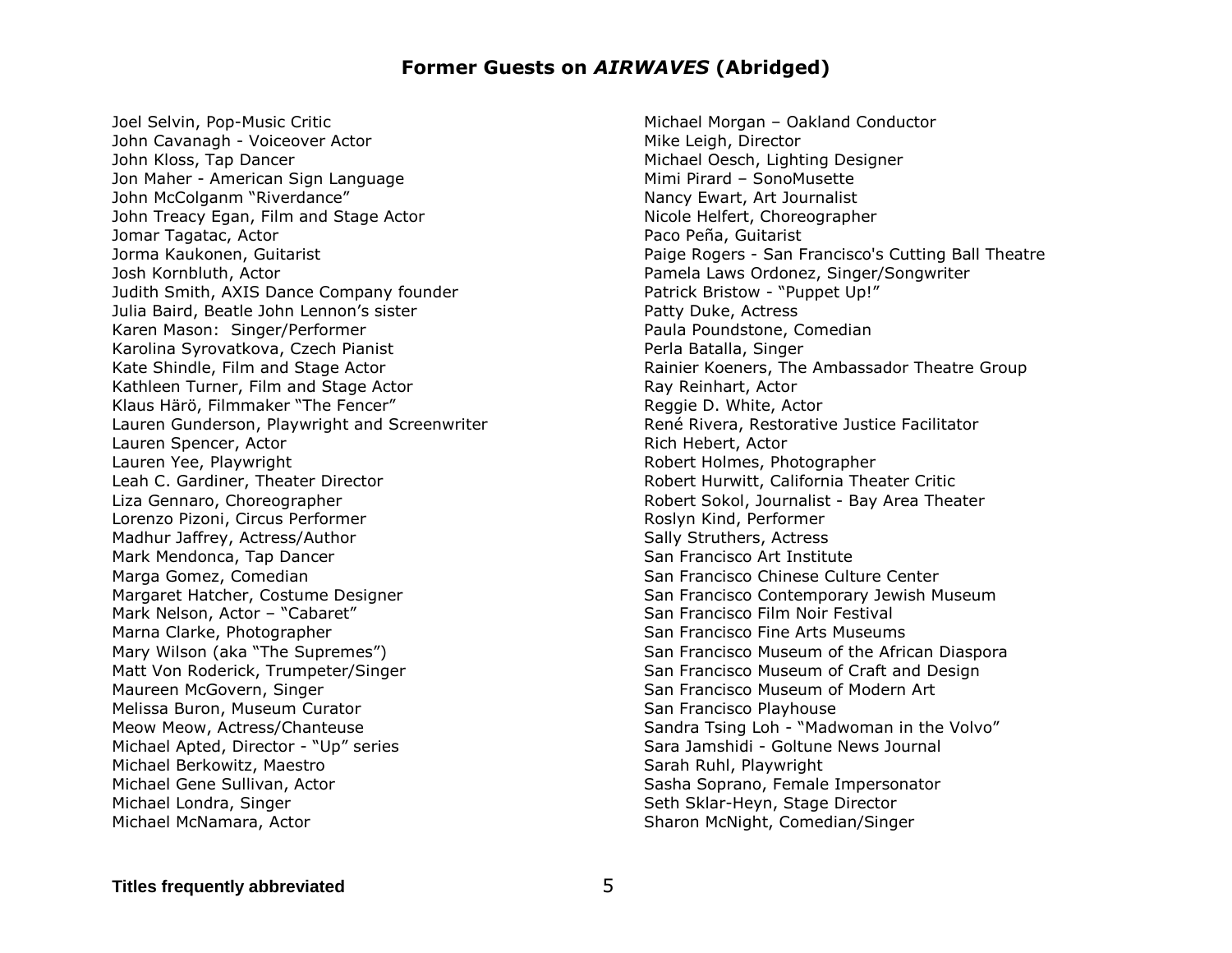Shawn Ryan, Performer Sheri Simon, Bay Area Artist SF Camerawork Shirlene Holmes, Playwright Professor Skye Fitzgerald, Photographer/Documentary Filmmaker Smuin Ballet Stanley Bahorek, Actor Steve Schirripa - "The Sopranos" Suzanne Lacy - Activist and Media Artist Suzie Hotrod - Girls Roller Derby Taravat Talepasand, Iranian-American Artist Timothy Anglin Burgard, Curator of American Art Tom Smothers, Folk Singer/Comedian Tong Xiao Ling - Beijing Opera Tord Gustavsen, Norwegian Jazz Pianist Transcendence Theater Company Trio Garufa Band Tuck and Patti, Singer/Musician Tyrone Mitchell Henderson, Actor Val Caniparoli, Choreographer Valarie Pettiford, Dancer/Singer Willie Little, Bay Area Artist Wilson Jermaine Heredia, "Rent" Performer Yale's A Cappella Whiffenpoofs Zakiya Young, Actress

#### **Documentary Films**:

"5B" "Agony and Ecstasy of Phil Spector" "Ailey" "American Jerusalem: Jews and the Making of SF" "American Umpire" "And Then They Came for Us" "Ay Mariposa" "Ayahuasca: A Shamanic Odyssey" "Ballroom Confidential" "Bei Bei" "Berkeley in the 60s"

"Bias" "Big Voice" "Cancer Can Be Killed" "Captain Abu Raed" "Celluloid San Francisco" "Chasing Trane" "Cirque Du Cambodia" "Colin Hays: Waiting for my Real Life" "Crossing the Line" "Cut Poison Burn" "Cyberwork and the American Dream" "Day One" "The Definitive Story of the Movie Palace" "Dolphin Boy" "Drawn Together: Comics, Diversity and Stereotypes" "Ed Hardy Tattoo the World" "The Elephant in the Living Room" "Face of a Nation: What Happened to the World's Fair?" "For Once in my Life" "Forgetting Dad" "The Forest for the Trees: Judi Bari vs. The FBI" "From Baghdad To The Bay" "Glitter & Dust" ("Glitzer & Staub") "The Girls of Meru" "Going Attractions" "Gordon Getty: There Will be Music" "The Grove" (AIDs) "Guru: Bhagwan, His Secretary & His Brother" "How to Live Forever" "Hunger Ward" "In Case of Emergency" "The Invisible Line -- America's Nazi Experiment" "Jews and Baseball" "Joe Frank: Somewhere Out There" "Legend of Pale Male" "Life and Life" "Little Stones" "Lives Well Lived"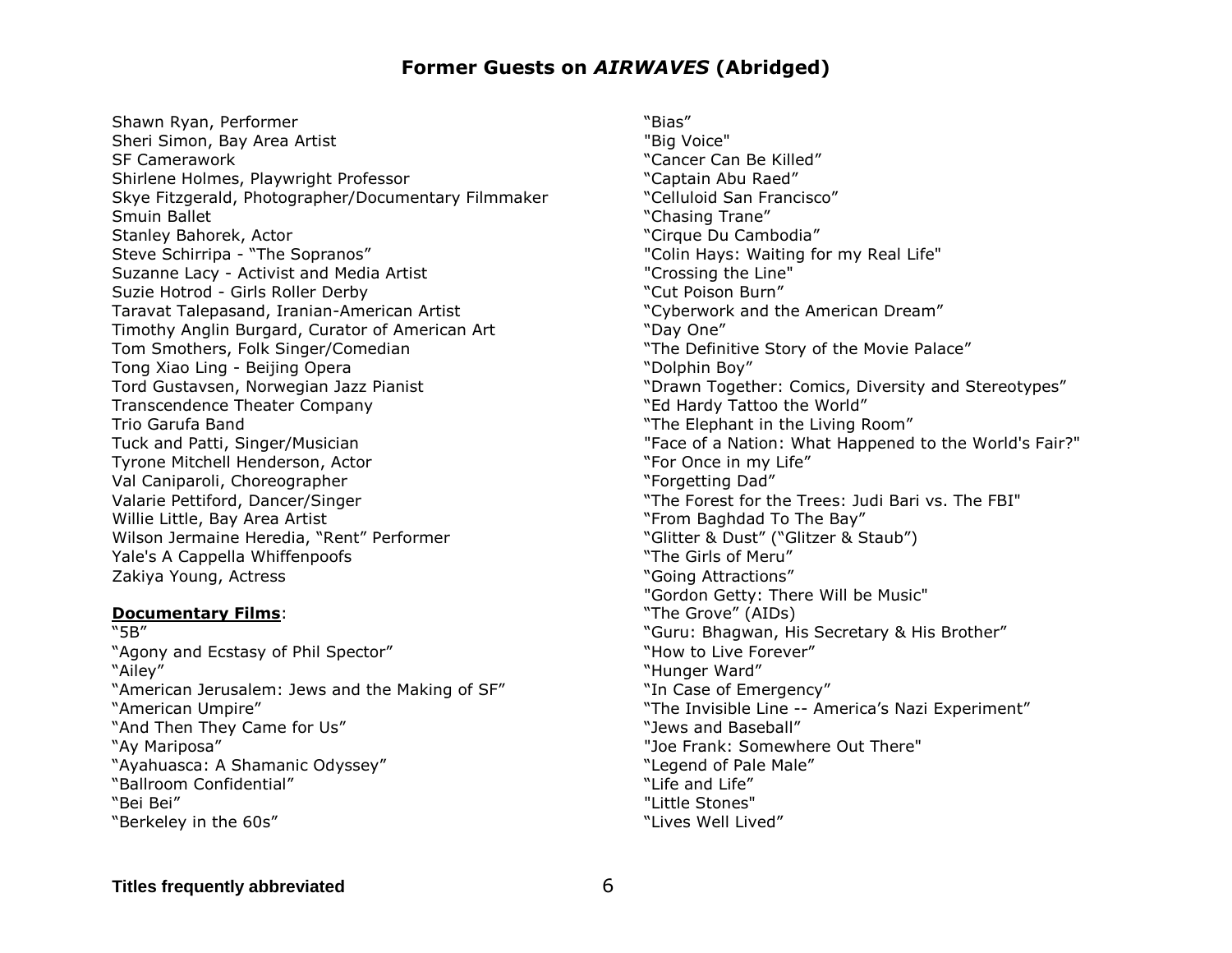"Mankiller" (Cherokee Chief Wilma Mankiller) "Monumental" (David Brower) "Mysteries and Mentors of Ricky Jay" "The Nature of Modernism: E. Stewart Williams" "On Broadway" "Serenade for Haiti" "Skid Row Marathon" "Tell the Truth and Run: George Seldes & the Amer. Press" "The Rescue List" "The Silence of Others" "The State of Eugenics"

"The Stinking Ship" "Two Trains Runnin'" "The Vow From Hiroshima" "United States of Distraction: Fighting Fake News Invasion" "What Lies Upstream" "Who Killed Lt. Van Dorn?" "The Woman Who Loves Giraffes" "Voices Of The Rohingya" "Youth v.Gov" "Women of Freedom"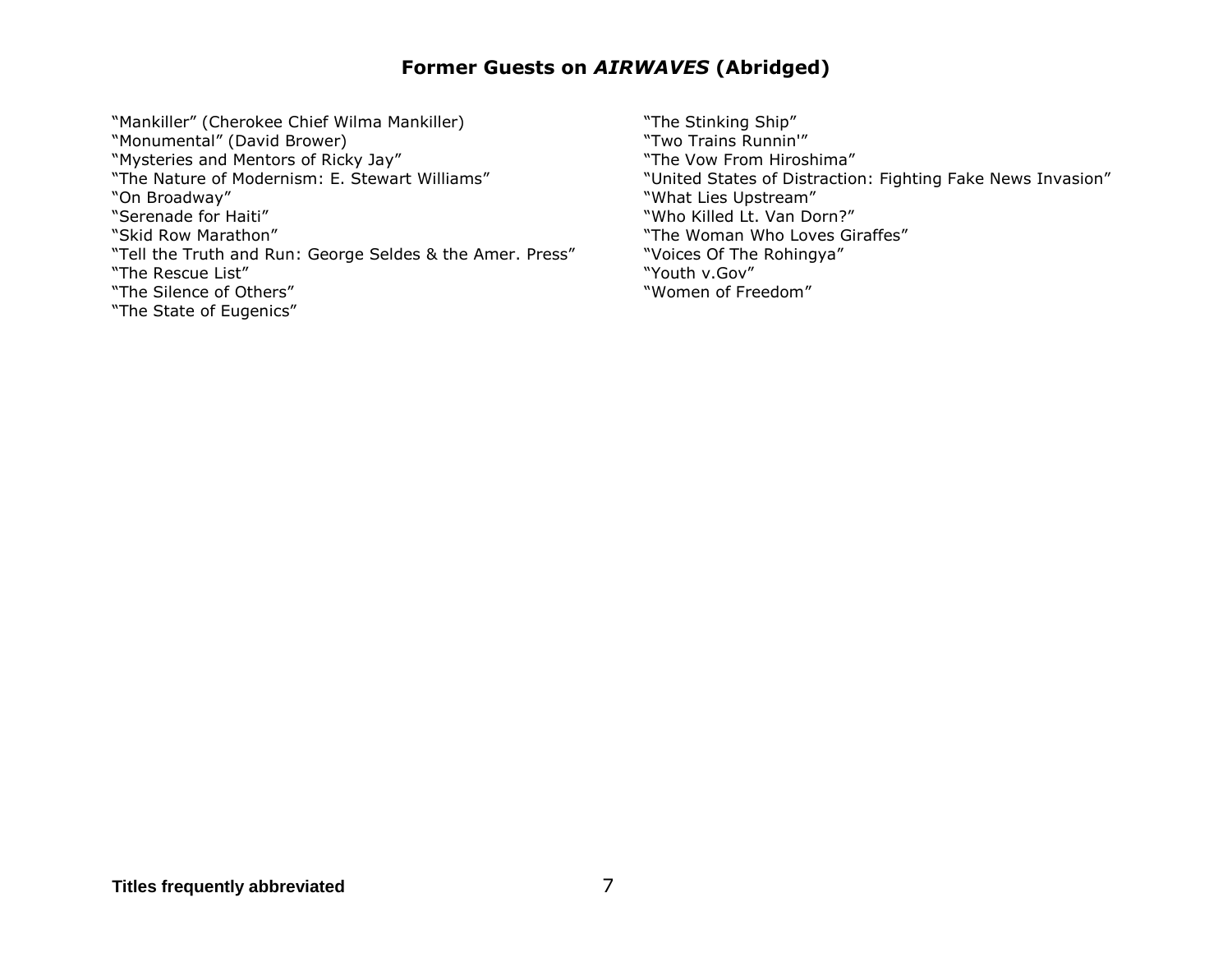### **ENVIRONMENT/INFORMATION**

Alzheimer's Disease Researcher - Dale Bredesen Animal Attorney Bruce Wagman Animal Studies - Dr. Rebecca Franks Animal Wellness Action Baykeeper Berkeley's Uncharted Festival Breast Cancer Emergency Fund Caito Fisheries Campaign for Safe Cosmetics Clean Fish Compassionate Choice Act - Death with Dignity Cycling for the Oceans Demeter Biodynamic Earthjustice Senior Editor **Earthsource** Earthware Biodegradable Cutlery Ecofish, Inc. Ecotimber Environmental Working Group Fisheries Research Biologist - Robert Mazurek **ForestEthics** Ghana's Challenging Heights - James Kofi Annan Green Burials Green Energy Management and Design Hollywood/Landscape Photographer - George Rose Human Rights Advocate - Jim Patterson Hydrocentric Farming and Vertical Gardening

Kona Kampachi Fish Farm Maitri Compassionate Care Marin Breast Cancer Watch Marty Griffin, Author and Conservationist Mendocino Coast Botanical Gardens Mendocino's Hospital Foundation Mountain 2 Mountain Myxomycetes Photographer - Alison Pollack Neralu Organic Orchards - Anirudh Venkatesh Ocean Renewable Energy Coalition Political Journalist - Norman Solomon Progressive-Media Commentator - Jim Hightower Quarryhill Botanical Garden - Bill McNamara Rainforest Alliance Relief International Richmond Ermet AIDs Foundation Seafood Watch/The Monterey Bay Aquarium The Hurricane Archive Collection The Loretto Community; Loretto Link - Kim Klein The Watershed Project Totally Bamboo - Tom Sullivan Union of Concerned Scientists Unique Holland, Racial Equity and Social Justice Advocate University of Alberta Microbiologist - Michael Gänzle Vaccines vs. Immunizations - Tel Franklin WildAid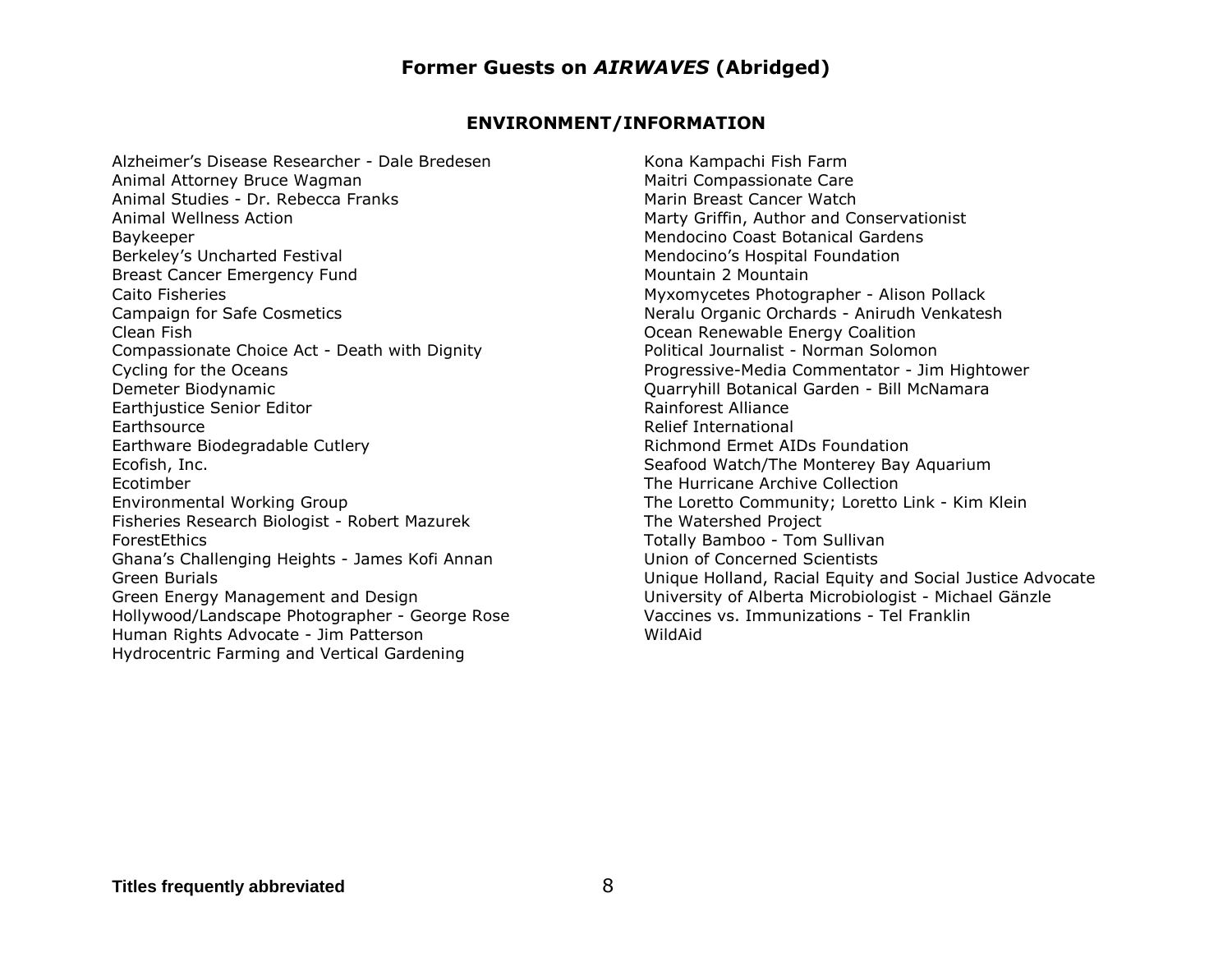#### **PUBLICATIONS**

A. J. Baime - "White Lies: Double Life of Walter F. White" A.J.Rathbun - "Luscious Liquers" Abigail Dodge - "Desserts 4 Today" Abraham Bolden - "Echo From Dealey Plaza" Adam Morris - "American Messiahs: False Prophets" Adam Ried - "Modern Milkshakes" Alan Rosen - "Junior's Cheesecake" Alana Chernila - "Homemade Kitchen" Albert Flynn Desilver - "Beamish Boy" Alex Mar - "Witches of America" Alex Prud'homme - "The French Chef in America" Alex Salkever - "Your Happiness Was Hacked" Amanda Kingloff - "Project Kid" Amy Felder - "Savory Sweets" Amy Scherber - "Amy's Bread" Andi Bidwell - "Ultimate Bisquick" Andrea Nguyen - "Asian Tofu, "Into the Vietnamese Kitchen", and "Pho Cookbook" Andrea Reusing - "Cooking in The Moment" Andrew Budson - "... Managing Alzheimer's and Dementia" Andrew Westoll - "Chimps of Fauna Sanctuary" Ann Vanderhoof - "Spice Necklace" Ann Williams - "Lost Cities Ancient Tombs" Annabelle Gurwitch - "Fired!" Anne Crossman - "Study Smart Study Less" Anne Isaacs - "Dust Devil" Annegret Fauser – Appalachian Spring" Annia Ciezadlo - "Day of Honey" Annie Cheney - "…Trade in Human Remains" Apricot Irving - "The Gospel Of Trees" Arthur Allen – "Ripe" Arthur Kleinman - "The Soul of Care" Atul Gawande - "Better: A Surgeon's Notes on Performance" Aura Imbarus - "Out of the Transylvania" Avery Gilbert - "What the Nose Knows"

Barbara Lipska - "The Neuroscientist Who Lost Her Mind" Barbara McHugh - "Bride of the Buddha" Barbara Mitchell - "Big Book of HR" and "Essential Workplace Conflict Handbook" Barry Estabrook - "Tomatoland" Belle Yang - "Forget Sorrow" Ben Bernstein - "Test Success!" Benjamin Hett - "The Death of Democracy" Benjamin Wallace - "Billionaire's Vinegar" Beth Darnall, Phd - "Less Pain" Beth Hensperger - "Not Your Mother's Slow Cooker" Bette Hagman - "The Gluten-Free Gourmet" Betty Erickson - "Milton Erickson: An American Healer" Bill Gifford - "Spring Chicken: Stay Young Forever" Bill Medley (aka Righteous Brother) - "Time of my Life" Bill Sullivan -- Toxoplasma and "Pleased to Meet Me" Bob Sullivan - "Gotcha Capitalism" Bonnie Blodgett - "Remembering Smell" Brendan Borrell - "The First Shots: The Epic Rivalries" Brian Cox - "Why Does  $E=Mc^2$ ?" Brian Wansink - "Slim By Design" Bruce Weinstein - "The Great American Slow Cooker" CN Lester - "Trans Like Me" Bruce Ledewitz - "The Universe Is on Our Side" Caitlin Freeman - "Modern Art Desserts" Cami Walker - "29 Gifts" Camilla Calamandrei - "The Tiger Next Door" Candice Millard - "The River of Doubt" Cara Tannenbaum - "In a Nutshell" Carlo Middione - "Panini" Carol Alt - "Raw 50" Carol Bradley - "Last Chain on Billie" Carol Fenster - "Gluten-Free" Carol Field - "The Italian Baker" Carol Miller Fradkin - "Moving Gracefully"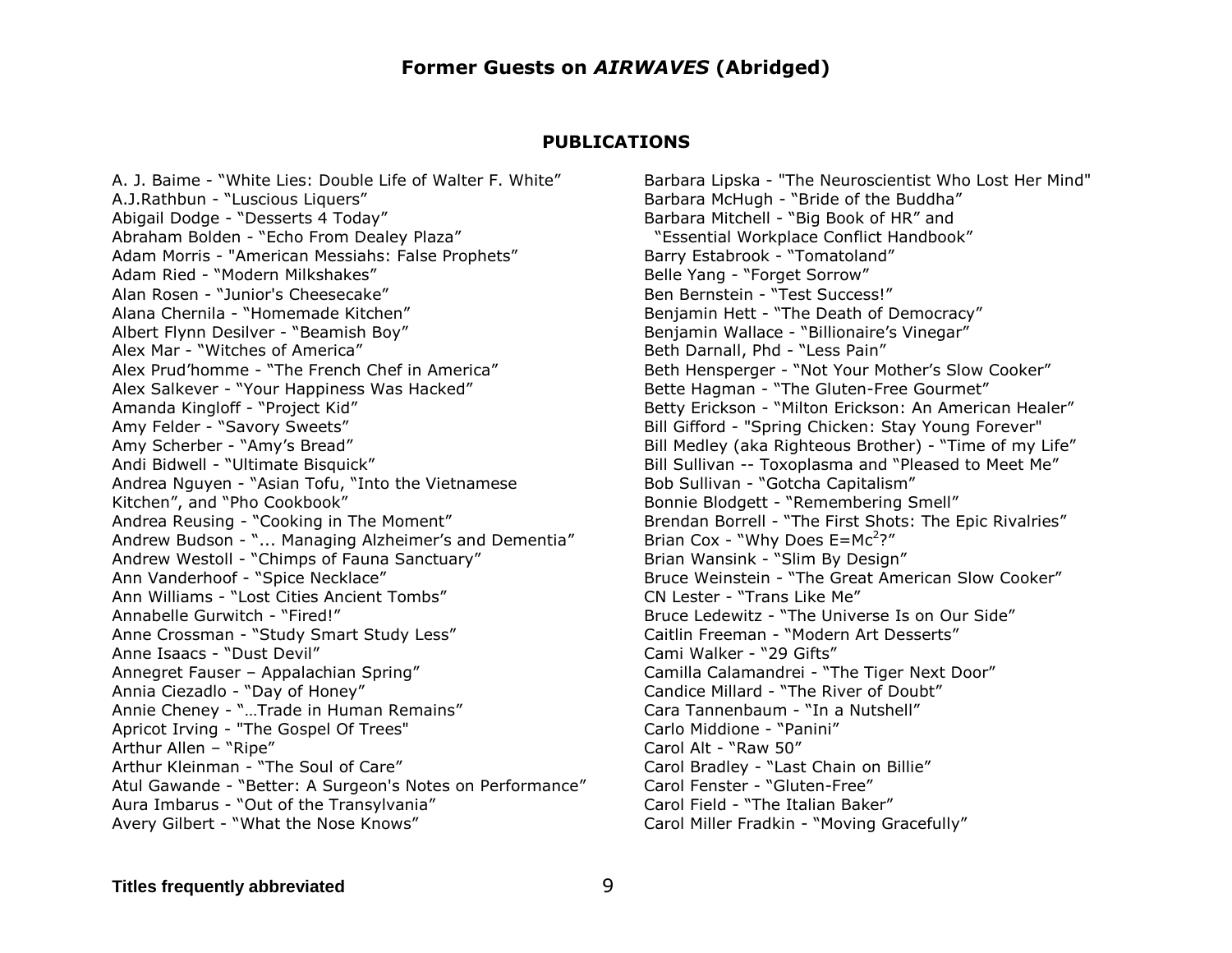Carole Walter - "Great Coffee Cakes" and "Great Cookies" Carolyn Phillips - "The Dim Sum Field Guide" and "All Under Heaven: Recipes From the 35 Cuisines of China" Carrie Solomon - "Chef's Fridges" Catherine Friend - "Compassionate Carnivore" Cathy Barrow - "Pie Squared ... Slab Pies. " Cecilia Hae-Jin Lee - "Eating Korean" Charles Johnson - "Grand: A Grandparent's Wisdom" Charles Mattocks - "Eat Cheap But Well" Charles and Caroline Todd - "A Casualty of War" Charles Wilson - "Chew on This" Chef Olivier Said - "Kitchen on Fire" Cheri Olerud – "Betty Crocker Whole Grains" Cheryl Carmin - "Obsessive Compulsive Disorder" Chip Walter – "Immortality, Inc. … Quest to Live Forever" Chris Lilly - "Gibson's BBQ Book" Chris Palmer - "Shooting in the Wild" Christian Giudice - "Macho Time" Christina Arokiasamy - "Spice Merchant's Daughter" Christine McFadden - "Pepper" Christopher Cook - "Diet for a Dead Planet" Christopher Johnson's - "Microstyle" Claire Bidwell Smith – "Anxiety the Missing Stage of Grief" Claudia Roden - "Arabesque" Colman Andrews - "Catalan Cuisine" Connie Guttersen - "New Sonoma Diet" Crescent Dragonwagon - "Bean By Bean" Curtis Stone - "Relaxed Cooking" Cybele Pascal - "Allergen-Free Baker's Handbook" D. Watkins – "The Cook Up: A Crack Rock Memoir" Damon Lee Fowler - "New Southern Baking" Dan Bolger – "Our Year of War: Two Brothers, Vietnam …" Dan Hurley - "Natural Causes: Death, Lies and Politics" Dana Buchman - "Special Education" Dana Gunders - "Waste-Free Kitchen Handbook" Daniel Gardner - "Science of Fear" Daniel Leader - "Panini Express" Danny Goldberg - "In Search of the Lost Chord"

Daphne Geismar - "Invisible Years: A Family's …" Darina Allen - "Forgotten Skills of Cooking" Dave Dewitt - "Growing Medical Marijuana" And "The Spicy Food Lover's Bible" Dave Hall - "Winter in the Wilderness" David Bredehoft - "How Much is Too Much" David Burke - "Writers in Paris" David Chang - "Momofuku" David D. Downie - "Cooking the Roman Way" David Dow - "Things I've Learned From Dying" David Grotto - "The Best Things You Can Eat" David Marin - "This is Us" David Quammen - "Spillover" David Sax - "Save the Deli" David Wolman - "End of Money" Dean Karnazes - "A Runner's High: My Life in Motion" Debbie Stoller - "Stitch 'N Bitch" Debby Maugans - "Small-Batch Baking" Deborah Johnson - "Voices of Breast Cancer" Deborah Madison "Vegetarian Suppers" Deborah Rudacille - "The Riddle of Gender" Deborah Schneider - "Salsas and Moles" Debra Ann Pawlak - "Bringing Up Oscar" Debra Horwitz - "Decoding Your Cats" Debra Lachance/Melissa Marr - "The Healing Project" Dee Mccaffrey - "Science of Skinny" Delores Custer – "Food Styling" Denise Jardine - "Dairy-Free & Gluten Free" Diana Abu-Jaber - "The Language of Baklava" Diane Ahlquist - "Life After Death" Diane Hales - "Mona Lisa" Diane Phillips "The Everyday Rice Cooker" Dianne Jacob - "Will Write for Food" Dirk Jaimison - "Perishable" Donia Bijan - "Maman Homesick Pie " Donna Seaman – "Identity Unknown" Doug Stewart - "Boy Who Would be Shakespeare" Doug Whynott - "The Sugar Season"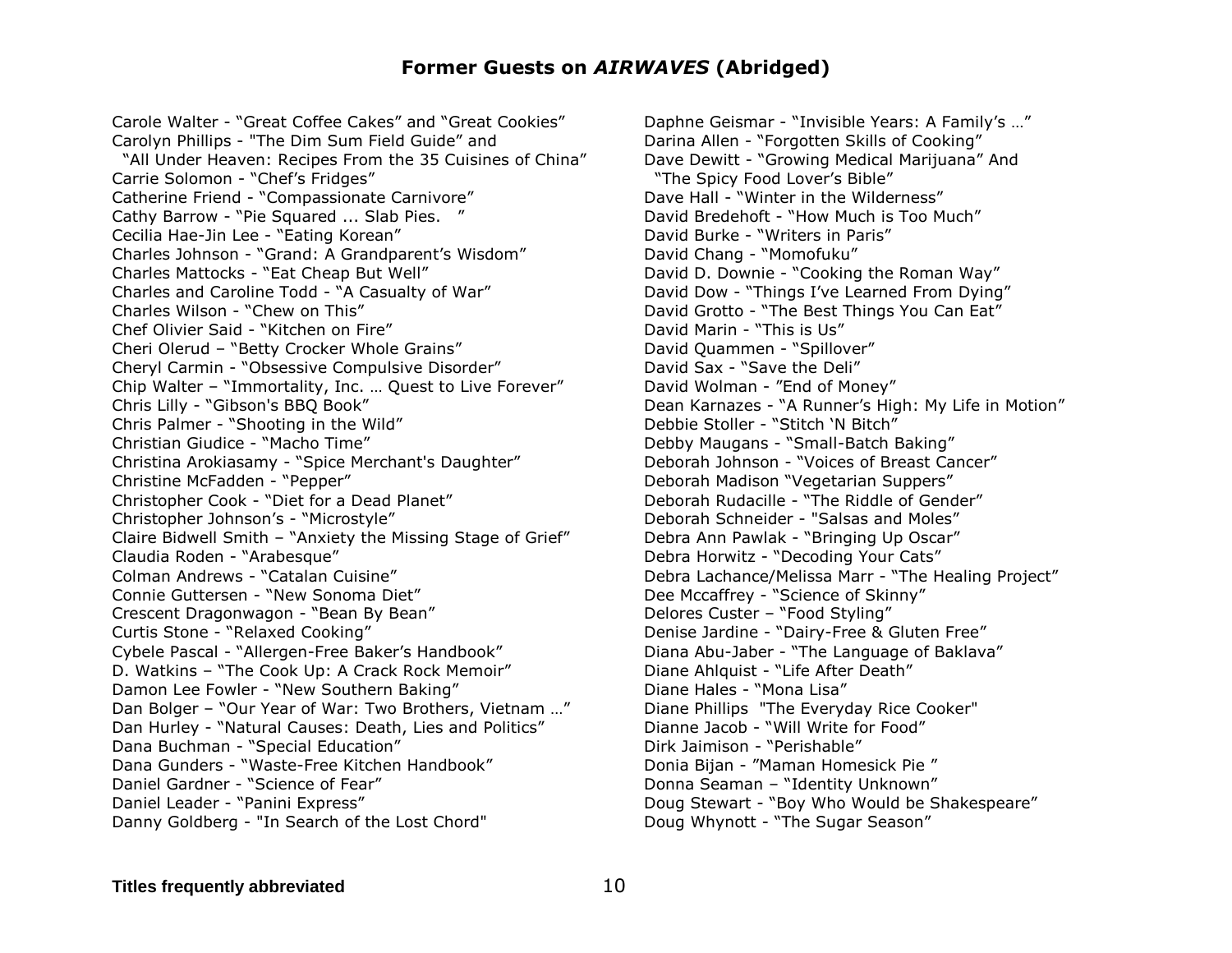Drew Permut - "Inside Your Therapist's Mind" Dylan Thuras - "Gastro Obscura: Food Adventurer's Guide"

E. Dolores Johnson - "Say I'm Dead" Ed Sorel – "Mary Astor's Purple Diary" Eden Collinsworth - "Behaving Badly: The New Morality" and "What the Ermine Saw" Elaine Clark - "There's Money Where Your Mouth Is" Eleanor Coppola - "Notes on Life" Elizabeth Cobbs Hoffman - "American Umpire" Elizabeth Scarboro - "My Foreign Cities" Elizabeth Schaefer - Writing Through the Darkness Elizabeth Swados - "My Depression" Ella Morton – "Atlas Obscura" Ellie Krieger – "The Foods You Crave" Elissa Altman – "Treyf" Elizabeth King - "Outsmarting the SAT" Emily Anthes - "Frankenstein's Cat" Emma Copley Eisenberg – "The Third Rainbow Girl" Eugenia Bone - "Well-Preserved" Evelyn Mcdonnell - "Queens of Noise" Evelyn Monahan - "And If I Perish" and "All This Hell" Fany Gerson - "My Sweet Mexico" Fran Gage - "Chocolate Obsession" Frances Cole Jones - "How to Wow" Frances Osborne - "Lilla's Feast" Francine Segan - "Pasta Modern" Francine Shapiro - "Getting Past" Francisco Migoya - "Frozen Desserts" François Payard - "Bite Size" Frank Schaeffer "Patience with God" Frank Wildman - "Change Your Age" Fuchsia Dunlop - "Shark's Fin" Gail Larsen - "Transformational Speaking" Gale Sinatra - "Science Denial" Gale Gand - "Lunch" Garth Stein - "The Art of Racing in the Rain"

Gary Small - "Alzheimer's Prevention" And "Naked Lady Who Stood on Her Head" Gayle Pruitt - "Dog-Gone Good" George Greenstein - "Secrets of a Jewish Baker" George Martin - "Opera At the Bandstand" George Moyer – "Fireworks" Gerald Amada "Disruptive Students" Gerald Hirigoyen – "Pintxos" Gerald Shea - "Song Without Words" Gerard Koeppel - "The Untold Story of a Gruesome Murder" Giles Sparrow - "A History of the Universe in 21 Stars" Grace Young - "Stir-Frying to the Sky's Edge" and "The Breath of a Wok" Greg Patent - "Baker's Odyssey" Greg Verdino - "Micromarketing" Gwen Carr - "This Stops Today: Eric Garner's Mother" Hadassah Lieberman - "Hadassah: An American Story" Hank Cardello - "Stuffed" Harlow Giles Unger - "Henry Clay" Harold McGee - "On Food and Cooking" And "Keys to Good Cooking" Harriet Brown - "Body of Truth " Harriet Washington - "Deadly Monopolies" Harris Salat - "Japanese Hot Pots" Heino Falcke - "Light in the Darkness: Black Holes …" Henry Pollack – "A World Without Ice" Hiroko Shimbo - "Hiroko's Kitchen" and "Sushi Experience" Holly George-Warren - "Janis: Her Life and Music" Holly Hughes - "Best Food Writing" Holly Van Leuven - "Ray Bolger: More than a Scarecrow" Howard Lyman - "No More Bull!" Howard Sounes - "Intimate Life of Paul McCartney" Idiot's Guide to Ebay Idiot's Guide to Getting Published Idiot's Guide to Fortune Telling Idiot's Guide to Success As a Teacher Idiot's Guide to Writing Erotic Romance Irvin Cannon - "For the Love of Dog Tales"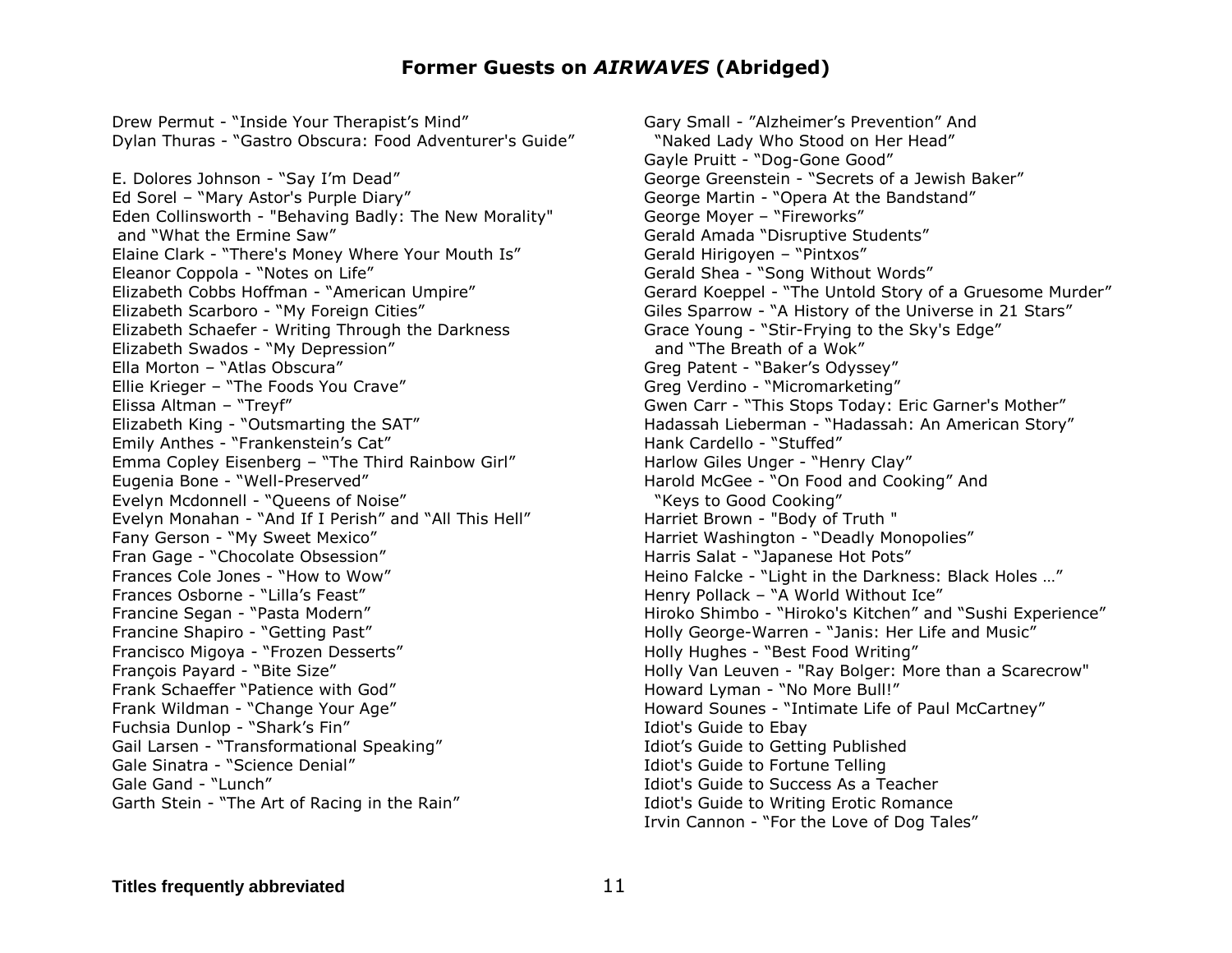Isa Moskowitz - "Appetite for Reduction" J. M. Hirsch - "High Flavor Low Labor" Jack Nerad - "Hybrid and Alternative Fuel Vehicles" Jackie Newgent - "Big Green Cookbook" Jacques D'Amboise - "I was a Dancer" Jake Adelstein - "Tokyo Vice" James Briscione - "The Great Cook" and "The Flavor Matrix" James Garbarino - "Listening to Killers" James Guiliani - "Dogfella" James Peterson - "Vegetables" James Shepherd-Barron - "Everything That Follows" James Villas - "Bacon," "Southern Cooking" and "Pig" James Wyllie - "Nazi Wives: The Women at the Top …" Jane Barthelemy - "Paleo Desserts" Jane Velez-Mitchell - "Addict Nation" Janet Hurst - "Homemade Cheese" Jason Hanson - "Spy Secrets" Jason Karlawish - "The Problem of Alzheimer's" Jason Roberts - "A Sense of the World" Jason Thompson - "Running is a Kind of Dreaming" Jay Kirk - "Kingdom Under Glass" Jean Anderson - "Falling Off the Bone" and "Southern Oven" Jean-Pierre Isbouts - "The Dalí Legacy" Jeff Cox - "Big Summer" Jeff Guinn - "Road to Jonestown: Jim Jones" Jefferson Morley - "The Ghost: The Secret Life of CIA..." Jeffrey Hollender - "Planet Home" Jennie Romer - "Can I Recycle This?" Jennifer Arnold - "Through a Dog's Eyes" Jennifer Baumgartner - "What You Wear" Jennifer Dasal - "ArtCurious" Jennifer Fosberry - "My Name is not Alexander" Jennifer Homans - "Apollo's Angels" Jennifer Larsen - "Stranger Here" Jennifer McGruther - "Nourished Kitchen" and "Broth and Stock" Jennifer Mclagan - "Fat," "Odd Bits," and "Bitter"

Jennifer Noonan – "No Map to This Country" Jennifer Rubell - "Real Life Entertaining" Jeremy Dean - "Making Habits, Breaking Habits" Jerry Traunfeld - "The Herbal Kitchen" Jessamyn Stanley - "Every Body Yoga" Jessica Chiccehitto Hindman - "Sounds Like Titanic" Jessica Goldman Foung - "Limitless Low-Sodium" Jessica Hagy - "The Art of War Visualized: the Sun Tzu" Jesse Thistle - "From the Ashes: My Story of Being Métis" Jesse Jarnow - "Wasn't That a Time: The Weavers" Jim Noles - "Pocketful of History" Jim Tarantino - "Marinades, Rubs, Brines, Cures, & Glazes" Jimmy O. Yang - "How to American" Joan Nathan "Quiches, Kugels, and Couscous" and "New American Cooking" Joan Ryan - "Little Girls in Pretty Boxes" Joanne Chen's - "Taste of Sweet" Joanne Redmond - "Say a Little Prayer" Joe Drape - "Black Maestro" Joey Altman - "Without Reservations" Joey Green - "Last-Minute Survival Secrets" Johann Hari - "Lost Connections: Uncovering ... Depression" John Bowe - "I Have Something to Say" John Byrne Cooke - "On the Road with Janis Joplin" John Collins - "New World Champion Paper Airplane" John Lee - "Anger Solution" John Littlewood - "Celebrating Seasons" Joline Godfrey - "Raising Financially Fit Kids" Jon Reiner - "Man Who Couldn't Eat" Jonah Lehrer - "How We Decide" Jonathan Dixon - "Beaten, Seared & Sauced" Jorge Rodriguez - "Acid Reflux Solution" Joshua Cody – "[Sic]: A Memoir" Joy Thomas Moore - "The Power of Presence" Joyce White Book - "Brown Sugar" Judith Martin - "Miss Manners' Guide to A Surprisingly Dignified Wedding" Judy Bart Kancigor- "Cooking Jewish"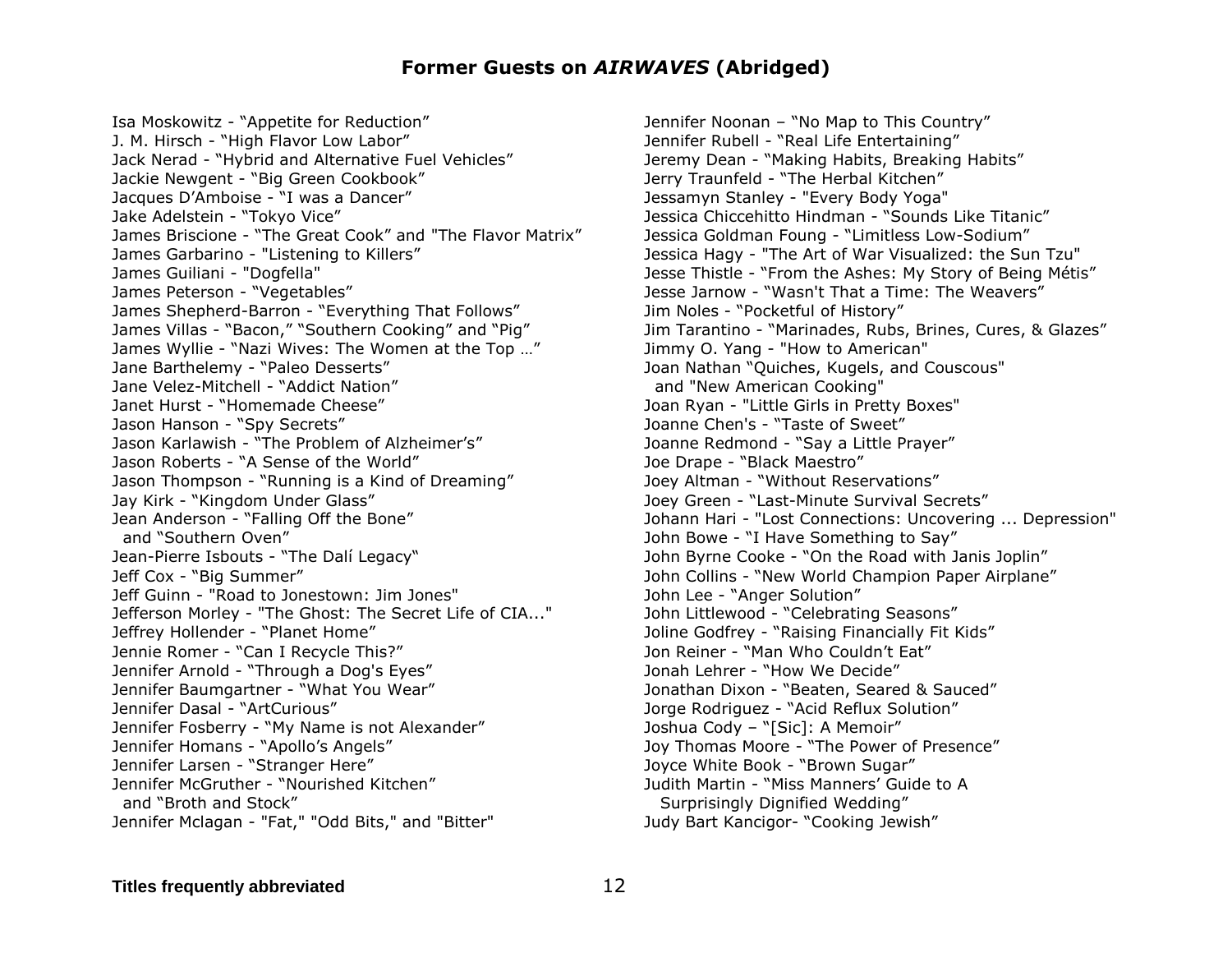Judy Carter - "Message of You" Judy Scott - "Leonard, Marianne, and Me" Julia Mayer - "AARP Meditations for Caregivers" Julia Flynn Siler - "The White Devil's Daughters" Julie Rehmeyer - "Through the Shadowlands" Justin Martin - "Rebel Souls" and "Genius of Place" Kalia Doner - "Diabetes Menu Cookbook" Kara Cooney - "The Good Kings: Absolute Power..." Sister Karol Jackowski – "The Silence We Keep" Karen Gray Houston - "Daughter of the Boycott" Kat Sherrell - "Experiencing Broadway Music" Kate Brennan - "In His Sights" Kate Heyhoe - "Great Bar Food" Katherine Ashenburg - "Dirt on Clean" Katherine Ellison - "Buzz: A Year of Paying Attention" Katherine Kinzler - "How You Say It" Kathleen Flinn - "Kitchen Counter" Kathy Kastan - "From the Heart" Katie Button - "[Cúrate:](https://www.amazon.com/C%C3%BArate-Authentic-Spanish-American-Kitchen/dp/1250059445/ref=sr_1_1?s=books&ie=UTF8&qid=1480456317&sr=1-1&keywords=curate+cookbook) Authentic Spanish Food …" Kelly Dorfman - "What's Eating Your Child?" Kembrew Mcleod - "Pranksters" Ken Haedrich - "Pie" Ken Krimstein - "When I Grow Up: Lost Autobiographies" Kenji Lopez-Alt - "The Food Lab" Kenneth LaFave - "Experiencing Film Music" Kevin Alexander - "Burn the Ice" Kevin Bruce - "Large Art in Small Places" Kevin Winkler - "Big Deal: Bob Fosse" Kim Kavin - "Little Boy Blue" and "The Dog Merchants" Kim O'Donnel - "Meat Lover's Meatless Cookbook" Kris Maher - "Desperate: An Epic Battle" Kyle Pruett - "Partnership Parenting" Larry Brilliant - "Sometimes Brilliant" Laura Frankel - "Jewish Cooking" Laurel Braitman - "Animal Madness" Laurie Helgoe - "Fragile Bully: Understanding … Narcissism" Laurie Hess - "Unlikely Companions" Lawrence Rosenblum - "See what I'm Saying"

Leslie Baumann - "Skin Type Solution" Leslie Scott - "Outside In …: A Transgender Journey" Leticia Schwartz - "The Brazilian Kitchen" Lidia Bastianich - "Lidia's Italy" and "Mastering the Art" Lily E. Hirsch "Anneliese Landau's Life in Music" Linda Tirado - "Hand to Mouth" Linda Watson - "Wildly Affordable Organic" Lisa Brefere "You Want to be a Chef/Are a Chef" Lisa Kotin - "My Confection Odyssey of a Sugar Addict" Liz Palika - " Pet Food Guide" Liz Scott - "Zero-Proof Cocktails" Lonnice Brittenum Bonner - "Nice Dreads" Lorna Sass - "Cooking Under Pressure" Lorraine Massey - "Curly Girl" Louis Chude-Sokei - "Floating in a Most Peculiar Way" Louisa Shafia- "New Persian" Louise Nayer - "Burned" Louise Reilly Sacco - "Bad Art" Lucinda Scala Quinn - "Mad Hungry" Maggie Sheen - "The American Plate" Major General Fred Haynes - "The Lions of Iwo Jima" Mara Einstein - "Compassion" and "Black Ops Advertising" Marc Agronin - "How We Age" Marcelle Bienvenu - "Eula Mae's Cajun Kitchen" Margo True - "One-Block Feast" Maria Specks - "Ancient Grains" and "Simply Ancient Grains" Marianne Lafrance - "Lip Service" Maricel Presilla - "New Taste of Chocolate" Marilynn Sheila Brass - "Heirloom Baking" Mark Fenske - "Winner's Brain" Mark Hopkins – "Living in Emergency" Mark Kurlansky - "Choice Cuts" Mark Peters - "Bullshit: A Lexicon" Mark Reinfeld - "Healing the Vegan Way" Mark Scarbrough - "Cooking Know How" Mark Schatzker "The Dorito Effect" Martha Hall Foose - "Screen Doors Sweet Tea" Martin Goldsmith - "Alex's Wake"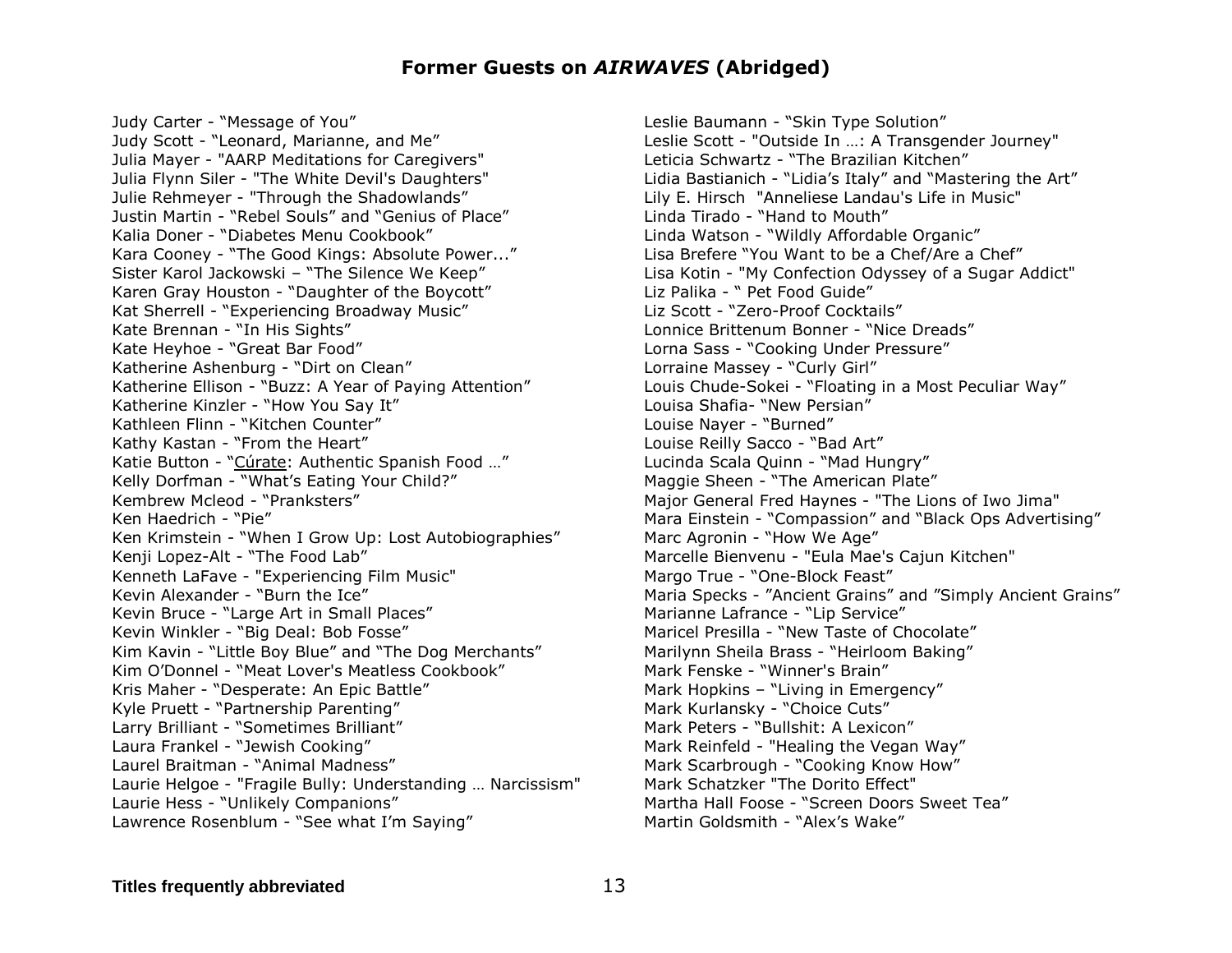Martin Moran - "The Tricky Part" Marwan Sabbagh - "Alzheimer's Prevention" Mary Ellen Hannibal - "Citizen Scientist" Mary Flynn - "Pink Ribbon Diet" Mary Helen Bowers - "Ballet Beautiful" Mary Johnson - "Unquenchable Thirst" Mary Lou and Robert Heiss - "The Story of Tea" Mary Mitchell - "Complete Idiot's Guide to Etiquette" Matt Gallagher - "Kaboom" Max Mccalman - "Mastering Cheese" Max Roach - "Japanese Swords" Max Watman - "Chasing the White Dog" May Bsisu - "The Arab Table" Meg Daley - "Made for Each Other" Meili Cady - "Smoke: How a Small-Town Girl" Mel Pohl, M.D. - "The Pain Antidote" Melissa del Bosque – "Bloodlines" Melissa Kwasny – "Putting on the Dog … What We Wear" Menachem Kaiser - "Plunder: A Memoir of Family Property" Meredith Hall - "Beneficence" Meriel Schindler - "The Lost Café Schindler" Michael Blanding - "North By Shakespeare" Michael Daley - "Bobby BlueJacket" Michael Krondl - "Taste of Conquest" Michael Largo - "Big Bad Book of Botany" Michael Rips - "The Golden Flea: A Story of Obsession" Michael Ruhlman – "Ratio" Michael Ungar "The We Generation" Michael Wall - "Out There: A Scientific Guide to Alien Life" Michele Scicolone - "1000 Italian Recipes" Michelle Baumgartner - "It's About Your Health" Michelle Elman - "The Joy of Being Selfish" Michelle Skeen - "The Critical Partner" Michelle Theall - "Teaching the Cat to Sit" Mike Berners-Lee - "How Bad Are Bananas" Mike Doughty - "The Book of Drugs" Mike Thomas - "Second City Unscripted" Mike Vesseth - "Extreme Wine"

Mindy Merrell - "Cheater BBQ" Mitch Horowitz - "Occult America" Mollie Cox Bryan - "Mrs. Rowe's Cookbook" Molly O'Neill - "One Big Table" Myron Uhlberg - "Hands of my Father" Nancy Ash - "Strictly Olive Oil" Nancy Baggett - "Kneadlessly Simple" Nancy Nichols - "Lake Effect" Nancy Tringali Piho - "My 2-Year-Old Eats Octopus" Naomi Duguid - "Burma" Natalie Haughton - "Slow and Easy" Nate Tate - "Feeding the Dragon" Nathan Turner - "American Style" Neela Paniz - "New Indian Slow Cooker" Negin Farsad – "How to Make White People Laugh" Neil White - "Sanctuary of Outcasts" Nicholas Martin - "Miss Manners Minds Your Business" Nick Pyenson - "Spying On Whales" Nick Sagan - "You Call This the Future" Nicole Avena, Neuroscientist - "Eating Disorders" and "What to Eat When You're Pregnant" Nicole Kear - "Now I See You" Nicole Mcclelland - "For Us Surrender" Nina Collins - "What Would Virginia Woolf Do?" Nina Simonds - "Spices of Life" Noah Fecks - "Way We Ate" Norman Shealy - "Healing Remedies" Norman Van Aken - "No Experience Necessary" Oriana Small - "Girlvert" Oscar Chavez - "Big Kibble" P.K. Newby – "Food and Nutrition" Pam Abrams - "Gadgetology" Pam Johnson-Bennett - "Psycho Kitty" Patricia O'Conner - "Origins of the Specious" Patricia Solley "An Exaltation of Soups" Patricia Wells - "Vegetable Harvest" Patrick Alain - "Leader Phrase Book" Patrick Di Justo - "What You Just Put in Your Mouth?"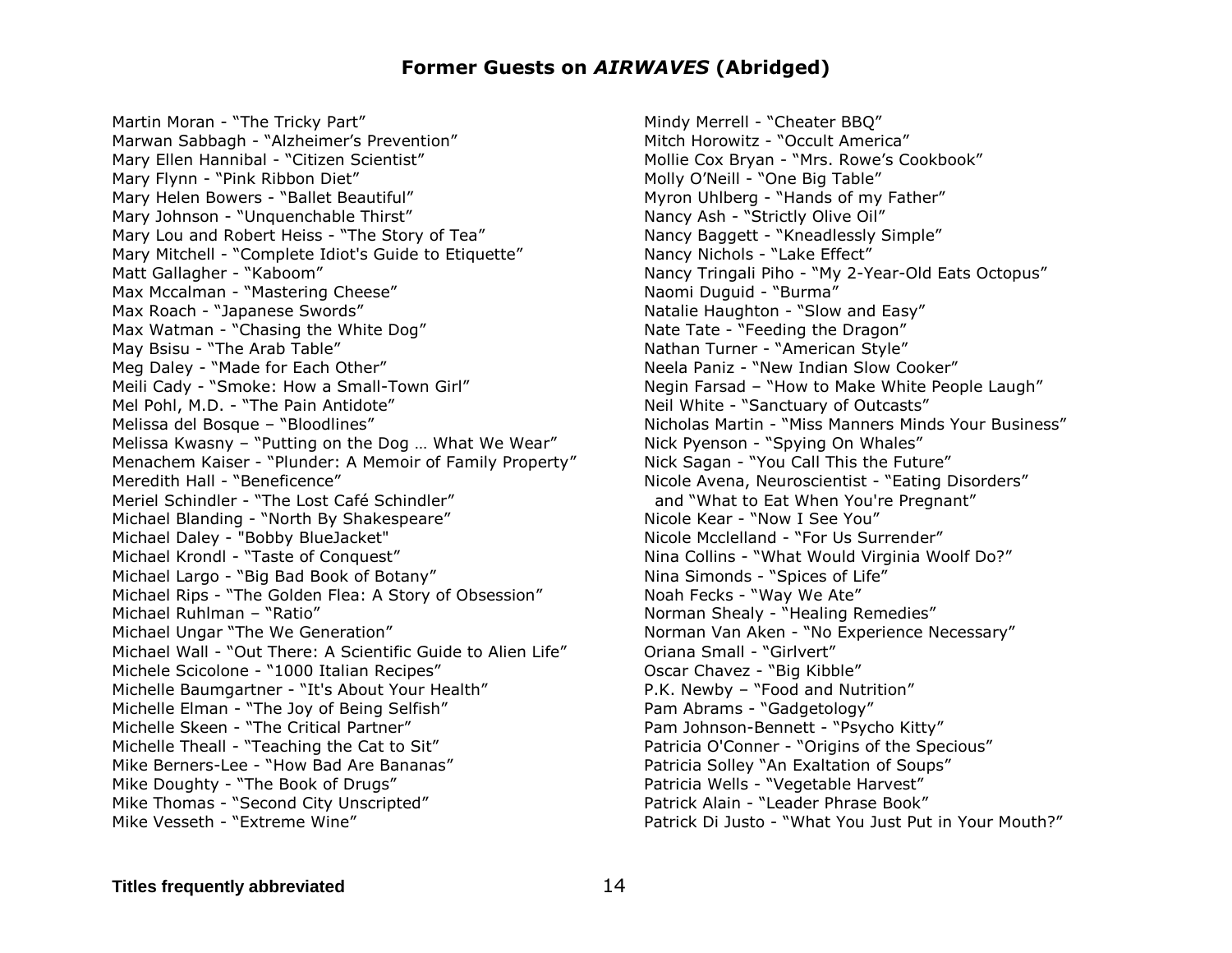Patrick O'Connor - "Mumia Abu-Jamal" Paul Bloom - "How Pleasure Works" Paul Guest - "One More Theory About Happiness" Paul Johnson - "Fish Forever" Paul Koudounaris - "A Cat's Tale" Paul Kreider - "Uncorked" Paul McCutcheon - "Holistic Way" Paul McFedries - "Creating a Website" Paul Offit - "Deadly Choices" Paula Marcoux - "Cooking with Fire" Peggy Knickerbocker - "Simple Soirees" Peter D'amato - "Savage Garden" Peter Greweling - "Chocolates and Confections" Peter Hellman – "In Vino Duplicitas" Peter Kuper - "Stop Forgetting" Peter Menzel and Faith D'aluisio - "Foods of the Americas" and "Hungry Planet" Philip Nel – "Was The Cat In The Hat Black" Philip Varney - "Ghost Towns" Pierre Thiam – "The Fonio Cookbook" Rachel Cline - "The Question Authority" Rachel Shteir - "The Steal" Randy Clemens - "Sriracha Cookbook" Randy Kasten - "Just Trust Me" Raquel Rabade Roque - "Cuban Kitchen" Ravi Shankar - "Correctional: A Memoir" Ray Dorsey - "Ending Parkinson's Disease" Rebecca Burgess - "Harvesting Color" Rebecca Coleman - "Aquafabulous!" Rebecca Herzig - "Plucked: A History of Hair Removal" Rebecca Katz - "One Bite" Rebecca Musser - "The Witness Wore Red" Richard Conniff - "Swimming with Piranas" Richard Ellis - "Tuna" Richard Muller - "Physics for Future Presidents" Richard Thompson - "Beeswing: Losing My Way … My Voice" Richard Warshak - "Divorce Poison" Rick Beyer - "Greatest Presidential Stories"

Rick Browne - "Century of Restaurants" Rick Moonen - "Fish Without a Doubt" Rick Smith - "Slow Death By Rubber Duck" Rob Walker - "Buying In" Robby Cook - "Complete Guide to Sushi" Robert Barrett - "How Our Instincts … Making Us Sick" Robert Bornstein - "Nursing Home" Robert Penn's - "It's All About the Bike" Robert Watson - "The Nazi Titanic" Robert Schimmel - "Cancer on \$5 a Day" Robert Webster - "You'll See Me Naked" Robert Wittman - "Priceless" Roberto Santibañez - "Truly Mexican" Robin Aronson and Melissa Clark - "The Skinny" Robin Burcell – "The Bone Chamber" Robin Ha – "Cook Korean! A Comic Book with Recipes" Rochelle Krich - "Now You See Me" Roger Fields - "Restaurant Success" Romney Steele - "Plum Gorgeous" Ron Kovic – "Hurricane Street" Rosanne Knorr – "Grown Up's Guide" Rose Andersen - "The Heart and Other Monsters" Rose Beranbaum - "Rose's Heavenly Cakes" Rose Elliot – "The Complete Vegan" Sally Armstrong "Uprising: A New Age is Dawning" Sally Sampson - "100 Calorie Snack" Samuel Harrington - "At Peace: Choosing a Good Death" Sandra Steingraber - "Raising Elijah" Sara Foster - "Southern Kitchen" Sarah Janssen - "The World Almanac" Sarma Melngailis - "Living Raw Food" Saul Weiner - "Listening for what Matters" Scott Johnson - "Wolf and the Watchman" Scott O'Connor - "Half World" Sean Carroll - "Remarkable Creatures" Sgt. Rick Baker – "Vice" Shane Niemeyer -"The Hurt Artist" Sherri Brooks Vinton – "Eat It Up!"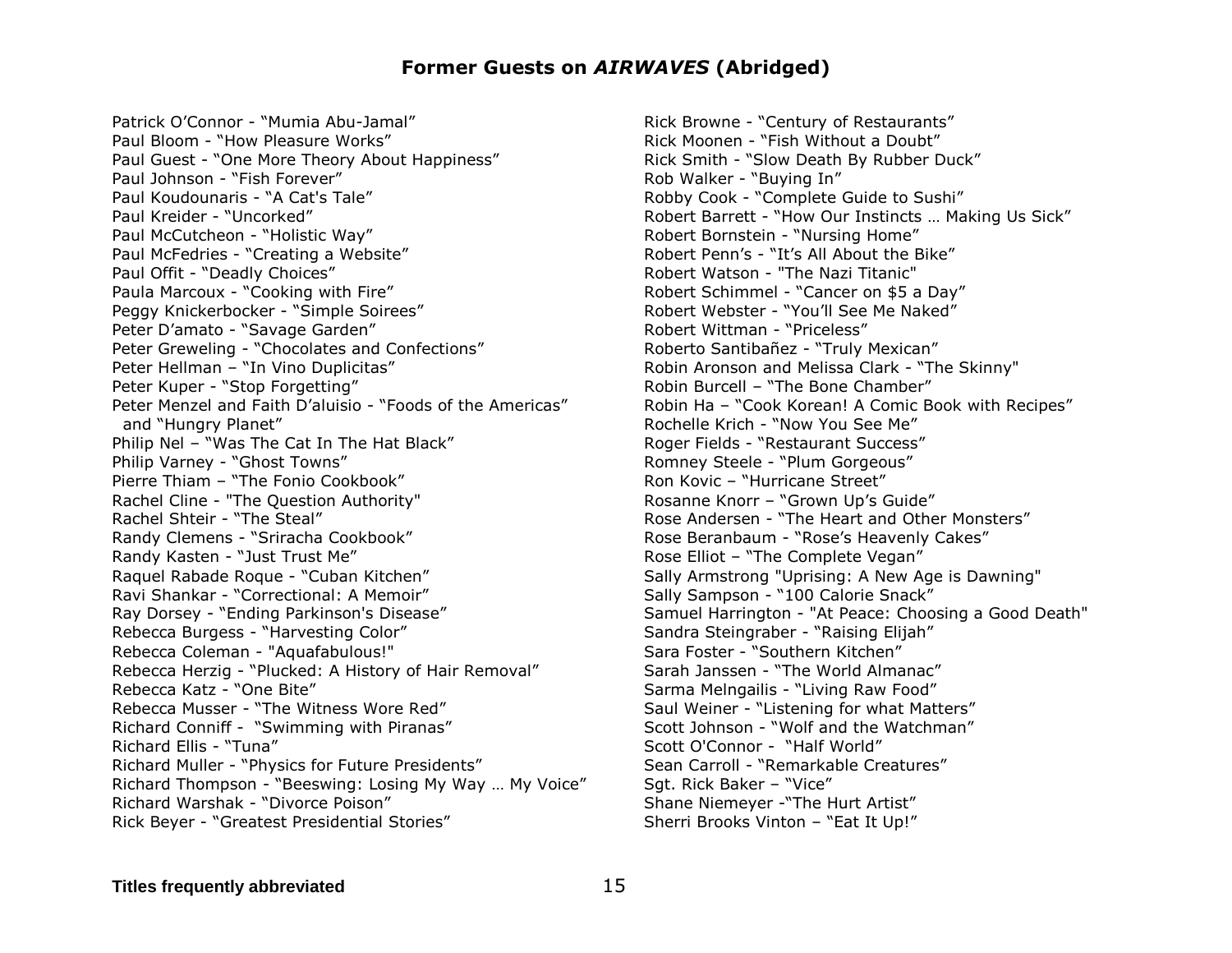Shugri Said Salh - "The Last Nomad" Sidney Wanzer - "To Die Well" Simon Goodman - "The Orpheus Clock" Simon J. Hall - "Eat to Beat" Simon Read - "Winston Churchill Reporting" Solomon Skolnick - The Great American Citizenship Quiz Sonia Faleiro - "Beautiful Thing" Stanley Weintraub - "Final Victory" Stefanie Sacks - "What the Fork" Stephen Bown - "White Eskimo: Knud Rasmussen" Stephen Fried - "Appetite for America" Stephen Hartigan - "No More Take Out" Stephen P. Kiernan - "Universe of Two" Stephen Llardi - "Depression Cure" Stephen Yafa - "Grain of Truth" Steve Adams - "What's What and What to Do About It" Steven Cohen - "The Sustainable City" Steve Knopper - "Appetite for Self Destruction" Steven Kolpan - "Exploring Wine" Steven Pantilat - "Life after the Diagnosis: Expert Advice" [Steven Raichlen](https://www.amazon.com/Project-Smoke-Steven-Raichlen/dp/0761181865/ref=sr_1_1?s=books&ie=UTF8&qid=1469025457&sr=1-1&keywords=project+smoke+by+steven+raichlen) – "Project Smoke" Stewart Emery - "Success Built to Last" Sui-Mei Yu - "Elements of Life" Sunny Subramanian - "Chick's Guide to DIY Beauty" Susan Bratton – "The Meals to Heal Cookbook" Susan Freinkel - "Plastic" Susan Herrmann Loomis "On Rue Tatin" and "Nuts in the Kitchen" "Susan Love's Breast Book" Susannah Cahalan - "Brain on Fire" Susie Fishbein – "Kosher By Design: Brings It Home" Suzan Colon - "Cherries in Winter" Suzanne Riss - "The Optimist's Guide to Divorce" Suzie Gilbert – "Flyaway" Swoosie Kurtz - "Part Swan, Part Goose" Sy Montgomery - "The Hawk's Way" Tal Ronnen - "Crossroads ... Reinventing Vegan Cuisine" Tanya Steel - "The Epicurious Cookbook"

Tara Kangarlou - "Heartbeat of Iran: Real Voices" Tara Mataraza Desmond – "Almost Meatless" Tarek Fatah - "The Jew is not my Enemy" Teal Scott - "Sculptor in the Sky" Ted Chamberlin - "Island" Temple Grandin - "Animals Make Us Human" Terry Masear - "Fastest Things on Wings" Terry McDermott - "Off Speed: Baseball, Pitching ..." Terry Hope Romero - "Salad Samurai" Thomas Blaikie - "The Manner Born" Thomas Craughwell - "Thomas Jefferson's Crème Brûlée" Tim Page - "Parallel Play" Tina Rosenberg - "Join the Club" Tina Seelig - "What I Wish I Knew When I Was 20" Ting/Jas - "Total Health Chinese Way" Tish Boyle - "The Cake Book" Tom Standage - "A Brief History of Motion" Todd Purdum - "Something Wonderful" Toni Lydecker - "Piatto Unico" Tony Hill - "Herbs and Spices" Uma Naidoo - "This is Your Brain on Food" Valerie Peterson - "Holiday Helper" Vegnews Magazine's Joseph Connelly Vickie Smith - "Pressure Cooker" Victoria Abbott Riccardi - "Untangling my Chopsticks" Victoria Hallerman - "We Survived Prostate Cancer" Wai Hon Chu - "The Dumpling" Warren Sheir - "Ancient Wisdom, Modern Kitchen" Wendy Holden - "Born Survivors" William Lee Poy - "The  $8<sup>th</sup>$  Promise" William Patrick - "Loneliness" William Sargent - "Crab Wars: A Tale of Horseshoe Crabs" Winifred Moranville - "Bonne Femme" Woody Sobey -- "The Way Toys Work" "Winebluebook: Better Wines By the Numbers" Ying Chang Compestine - "Crouching Tiger" Zahra Noorbakhsh - "Atheists Are Muslim"